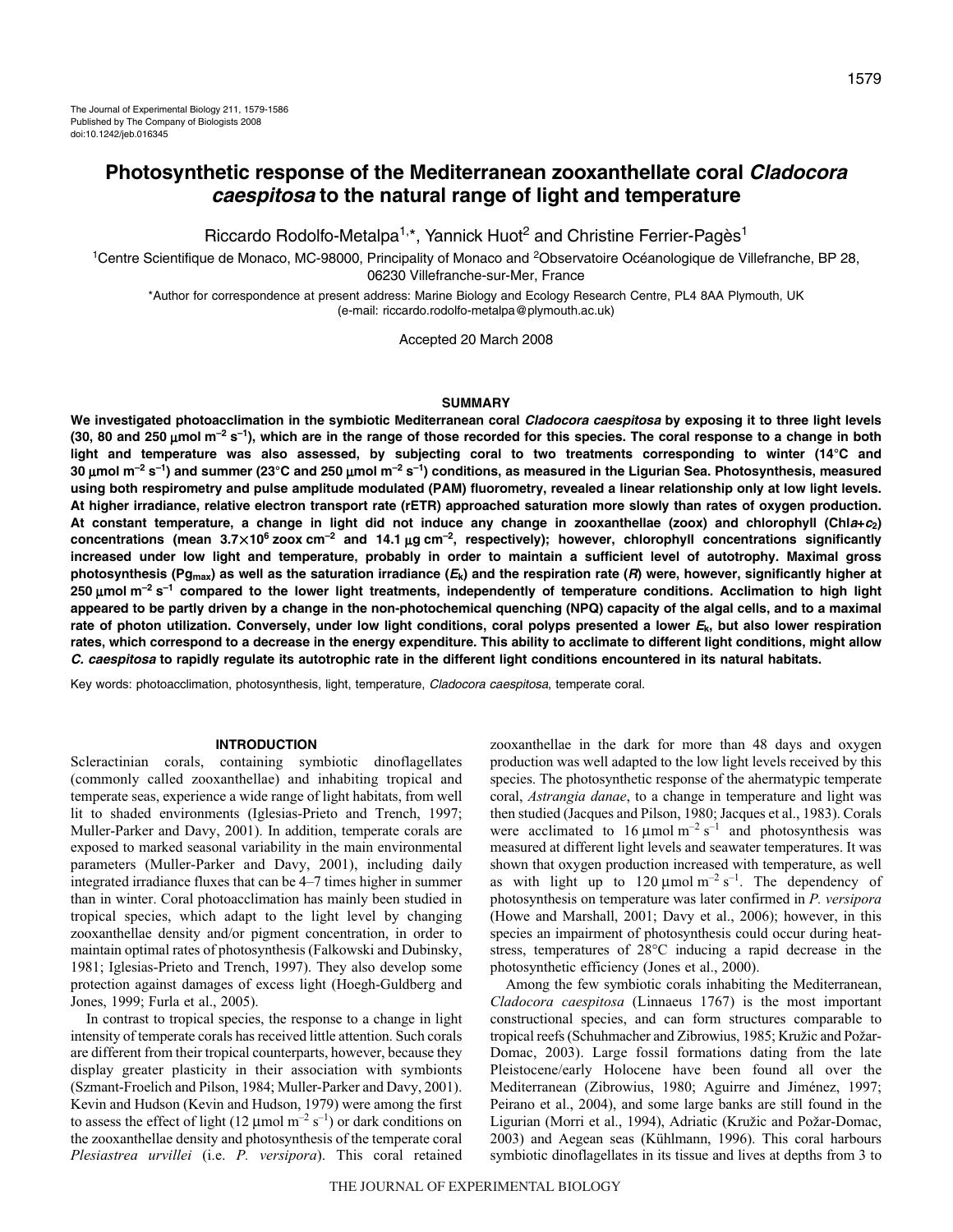40 m, on hard or soft bottoms, and often in turbid environments (Peirano et al., 2005). Growth irradiance levels and temperatures measured in the Adriatic Sea ranged from ca.  $20-250 \mu$ mol m<sup>-2</sup> s<sup>-1</sup> and from 12 to 24°C, respectively (Schiller, 1993). Despite its importance as one of the rare reef builders in the Mediterranean Sea, only two studies have measured the photosynthetic response of this coral to a change in light and/or temperature (Schiller, 1993; Rodolfo-Metalpa et al., 2008), or its response to abnormally high seawater temperatures (Rodolfo-Metalpa et al., 2006a; Rodolfo-Metalpa et al., 2006b). Schiller measured rates of photosynthesis at temperatures ranging from 9 to 21°C (Schiller, 1993), and at low temperatures high feeding levels increased zooxanthellae density and chlorophyll (chl) content (Rodolfo-Metalpa et al., 2008).

The first aim of this paper was to investigate the photoacclimation capacity of *C. caespitosa* to different light levels at the non-stressing temperature of 18°C. For this purpose, corals were cultured at three light levels (30, 80 and 250  $\mu$ mol m<sup>-2</sup> s<sup>-1</sup>), corresponding to the range of irradiance previously described for this species (Schiller 1993; Peirano et al., 1999). We then examined the acclimation capacity of this Mediterranean symbiosis (both *in hospite* and on freshly isolated zooxanthellae) to an eightfold change in its growth irradiance. We also tested the photosynthetic response of *C. caespitosa* to two extreme situations of light and temperature, corresponding to 'winter' (14 °C and 30 µmol  $m^{-2}$  s<sup>-1</sup>) and 'summer' (23 $^{\circ}$ C and 250 µmol m<sup>-2</sup> s<sup>-1</sup>) conditions (Schiller, 1993), to assess its acclimation to a changing environment. The second aim of this work was to evaluate the relationship between oxygen respirometry, which measures the net photosynthetic gas exchange over the whole coral, and fluorometry, which assesses gross photosynthetic electron transport from a small coral area. While respirometry has been extensively used and investigated, pulse amplitude modulated (PAM) fluorometry is a relatively new method of non-intrusive *in situ* measurement of photosynthetic parameters of the algal symbionts (Beer et al., 1998a; Beer et al., 1998b; Ralph et al., 1999). The comparison between the results of these two techniques on temperate corals is critical in order to validate the use of fluorescence as an accurate measurement of photosynthesis on symbiotic corals. However, to our knowledge, only one study has so far investigated this topic for a tropical species (Hoogenboom et al., 2006).

# **MATERIALS AND METHODS Experimental design**

Ten different colonies (ca. 20 cm in diameter) of *Cladocora caespitosa* L. were collected in the Gulf of La Spezia (Ligurian Sea; 44°03'N, 9°55'E), at 7-9 m depth in May 2006 (irradiance, 50 µmol  $m^{-2}$  s<sup>-1</sup>; temperature, 18°C). They were brought back to the laboratory and divided into 50 nubbins (7–18 polyps) and 110 single polyps, which were carefully cleaned from epiphytes, associated fauna and sediment, and placed on PVC supports. Coral samples were then randomly divided into ten experimental tanks (15 l volume), continuously supplied with flowing seawater (2 l  $h^{-1}$ ) and were maintained for 2 weeks at a similar irradiance (photoperiod: 12 h:12 h dark:light) and temperature to those measured at the collection site. HQI lamps were set up to emit the required right irradiance using plastic mesh and light was measured using a LI-COR underwater quantum sensor (Li-192; Lincoln, NE, USA). Temperature was kept constant in all tanks using heaters or a refrigerating system connected to electronic controllers.

Temperature and light conditions in the tanks were then gradually changed (by 1 $\degree$ C and 20–30 µmol m<sup>-2</sup> s<sup>-1</sup> per day, respectively) giving a total of five different treatments (two tanks per treatment). In the first three treatments (respectively called 18°C/30; 18°C/80;

18°C/250), samples were maintained at 18°C and at 30, 80 or 250  $\mu$ mol m<sup>-2</sup> s<sup>-1</sup> (photoperiod: 12 h:12 h dark:light), in order to study the photoacclimation of this coral maintained at a constant temperature. Irradiance levels were chosen from the literature (Schiller 1993; Peirano et al., 1999) and our *in situ* observations (10–300  $\mu$ mol m<sup>-2</sup> s<sup>-1</sup> throughout the year). In the other two treatments, samples were maintained either at 14°C and 30 µmol m<sup>-2</sup> s<sup>-1</sup> (called 14°C/30) or at 23°C and 250 µmol m<sup>-2</sup> s<sup>-1</sup> (called 23°C/250), in order to study the concurrent effect of light and temperature on the photosynthetic response of the corals, mimicking winter (14°C/30) and summer (23°C/250) conditions in the Ligurian Sea (Schiller, 1993; Peirano et al., 1999). In these treatments, photoperiods were 14 h:10 h dark:light and 8 h:14 h dark:light for winter and summer conditions, respectively. Corals were cultured under these five conditions for 4 weeks (the acclimation period) before measurements (described below) were performed. Preliminary experiments showed that this incubation length is sufficient for acclimation of photosynthesis and growth rates to new light and temperature conditions (Rodolfo-Metalpa et al., 2006b). During the whole incubation, corals were fed once a week with *Artemia salina* nauplii; feeding took place 3 days before recording any measurements of photosynthesis.

### **Chlorophyll and zooxanthellae measurements**

Chlorophyll and zooxanthellae measurements were performed on five single polyps collected in each tank (*N*=10 for each treatment). Samples were frozen at –80°C and processed as described (Rodolfo-Metalpa et al., 2006a). Chl  $a$  and  $c_2$  were determined according to the equations of Jeffrey and Humphrey (Jeffrey and Humphrey, 1975) using a spectrophotometer, and zooxanthellae were counted (number of fields=10, total counted >300 cells) using an inverse microscope (Leica, Wetzlar, Germany) and an improved version of the Histolab 5.2.3 image analysis software (Microvision, Every, France). Results were normalized to polyp surface area (Rodolfo-Metalpa et al., 2006a).

### **Fluorescence measurements and oxygen production in polyps**

Pulse amplitude modulated (PAM) fluorometry assesses gross photosynthetic electron transport from a small area of the coral surface whereas oxygen respirometry measures gas exchange over the entire coral surface. With both techniques, the same light intensities were applied to the same three polyps randomly sampled in each tank (*N*=6 for each treatment) in order to establish the relationship between the gross photosynthesis (Pg) normalized to chl *a* and the relative electron transport rate (rETR) (Hoogenboom et al., 2006). This relationship was then fitted using a linear and a double exponential saturating function (Platt et al., 1980).

For measurements of rates of net photosynthesis (Pn) *versus* irradiance (*E*) and dark respiration (*R*), a random draw of sampling between tanks was used. Each polyp was placed in a closed thermostated Perspex chamber filled with 0.45 μm-filtered seawater continuously stirred with a stirring bar, and oxygen was measured using Clark-type electrodes connected to a Strathkelvin 928 oxygen meter and a computer. Electrodes were calibrated against  $O_2$ -free (using sodium dithionite) and air-saturated  $(100\% O<sub>2</sub>)$  seawater. The 100% O2 concentration was calculated according to the experimental temperature and salinity values (table on: http://www.unisense. com/Default.aspx?ID=117). Polyps were allowed to acclimate for at least 15 min, and then subjected to the following light intensities: 0, 14, 44, 86, 158, 363, 493 and 739  $\mu$ mol m<sup>-2</sup> s<sup>-1</sup>, as measured using a LiCor LI-192 underwater quantum sensor. Since light exposure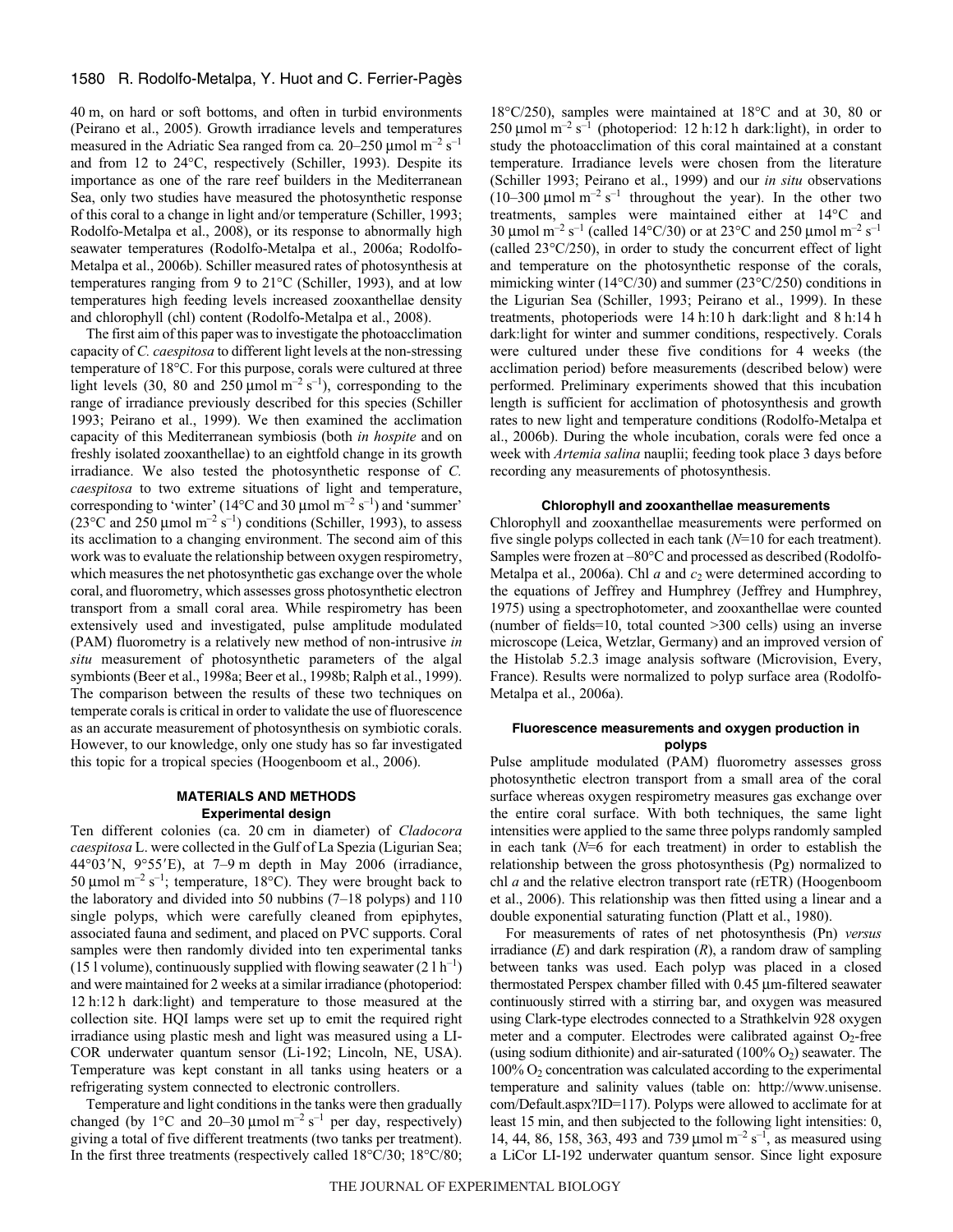enhanced dark respiration in corals (Edmunds and Davies, 1988), this effect was measured in a preliminary experiment. Respiration rate increased when corals were exposed to increased light intensity from 14 to 170  $\mu$ mol m<sup>-2</sup> s<sup>-1</sup>, and then remained stable at higher PAR (photosynthetically active radiation). Therefore, dark respiration in this experiment was measured at the end of the 158  $\mu$ mol m<sup>-2</sup> s<sup>-1</sup> light intensity. Gross photosynthesis (Pg) was then calculated by summing the rates of *R* and Pn and plotted *versus* irradiance [P/E curves, formerly P/*I* (Falkowski and Raven, 1997)]. All measurements were normalized to chl *a* content [µg O<sub>2</sub> (µg chl  $a$ )<sup>-1</sup> h<sup>-1</sup>] or to surface area  $(\mu g O_2 \text{ cm}^{-2} \text{ h}^{-1})$ . P/E curves were fitted with Pro Fit, Quantum Soft (Vetikon am See, Switzerland) software using the function of Harrison and Platt (Harrison and Platt, 1986) as described by Ralph and Gademann (Ralph and Gademann, 2005), for the determination of the maximum Pg rate (Pg<sub>max</sub>), the saturation irradiance  $(E_k)$ , and the initial slope of the curve  $(α)$ .

The relative electron transport rate (rETR) was assessed using a Diving PAM (Walz GmbH, Effeltrich, Germany), on the same corals as those used for the photosynthetic rate measurements, by two different methods. The first method applied a saturation pulse to the corals incubated in the same chambers as those used for the oxygen photosynthetic measurements after 15 min of acclimation to each light level, by which time the photosystem was considered to be in steady state. The rETR was then calculated according to Ralph and Gademann (Ralph and Gademann, 2005) and the ETR/irradiance curves hereafter obtained will be called steady-state light curves (SLC). The second method assessed rETR using the rapid light curve (RLC) function of the PAM fluorometer, followed by 5 min relaxation in the dark (RLC+Rec), for corals sampled in the different conditions.  $5-10$  s after the coral was placed in the dark (Ralph and Gademann, 2005) the effective quantum yield  $(\Delta F/F_{\text{m}})$  and rETR were measured after exposure for 10 s to the same eight light intensities as those used for oxygen measurements (0, 14, 44, 86, 158, 363, 493 and 739  $\mu$ mol m<sup>-2</sup> s<sup>-1</sup>). At the end of the last light level of the RLC, polyps remained in complete darkness and  $\Delta F/F'_{\text{m}}$  was determined after 30 s, 1, 2 and 5 min. Nonphotochemical quenching (NPQ), which is a measure of the thermal dissipation of the excess absorbed excitation energy, was also calculated during the RLC and relaxation periods. The kinetics of relaxation of NPQ allows the discrimination of the processes that led to the dissipation of excess absorbed light. Two main components of NPQ can be distinguished: (i) energy-dependent quenching (qE), which is a protective mechanism related to the build-up of the transthylakoid pH gradient, and which quickly relaxes after light exposure, and (ii) photoinhibitory quenching (qI), which results from damage to photosystems and relaxes much slowly  $[>10$  min to several hours (Krause, 1988; Ralph and Gademann, 2005)] because it corresponds to a long-term photodamage. In non-stressful culture conditions, qE is expected to be the main source of NPQ and thus NPQ would dissipate quickly following exposure to a saturating light pulse, such as during the RLC. In contrast, if the coral experiences photodamage (e.g. excess light and temperature), NPQ relaxes much more slowly, even under dark conditions, indicating the temporary limited ability of the coral to recover.

### **Extraction of zooxanthellae and fluorescence measurements**

rETR was also measured for the three light treatments (18°C/30; 18°C/80; 18°C/250) on freshly isolated zooxanthellae (FIZ) from three nubbins randomly sampled from each tank (*N*=6 for each treatment). This experiment was performed in order to compare the response of FIZ with *in hospite* zooxanthellae and assess if the animal pigments offer some protection to light. Zooxanthellae were detached from the skeleton by a gentle flow of air and re-suspended into 50 ml of 0.45 μm-filtered seawater. They were allowed to rest (under the treatment conditions) for 30 min before taking measurements. RLCs were performed by placing the 8 mm optic fibre in direct contact with a 10 ml glass chamber containing FIZ in suspension. 10 s later, FIZ were placed in the dark,  $\Delta F/F'_{\text{m}}$  and rETR were measured by exposure for 10 s periods, to eight light intensities between 0 and 1064  $\mu$ mol m<sup>-2</sup> s<sup>-1</sup>. RLCs were fitted as described for the P/E curves (see above). Such protocol gave very good initial *F*/*F* <sup>m</sup> values (0.58±0.05, 0.57±0.009 and 0.65±0.09 for the three light levels), suggesting that the zooxanthellae had not suffered from the extraction procedure.

#### **Statistical analysis**

All data were tested for assumptions of normality and homoscedasticity by the Cochran test and were log-transformed when required. Data corresponding to each treatment were pooled since there was no significant difference between replicated tanks (*P*>0.05). One-way ANOVAs were used to test the effect of light (18°C/30; 18°C/80; 18°C/250) or to compare the two light and temperature treatments (14°C/30; 23°C/250). When ANOVAs showed significant differences, Tukey's honest significant difference test (HSD) attributed differences to specific factors and their interaction only. Statistical analyses were performed using STATISTICA® software (StatSoft, Tulsa, USA). Significant differences were assessed at *P<*0.05. All data were expressed as mean  $\pm$  standard error (s.e.m.).

### **RESULTS**

### **Zooxanthellae density and chlorophyll content**

At the constant temperature of 18°C, zooxanthellae density and chl  $(a+c_2)$  concentrations per surface area (mean  $3.7 \times 10^6$  zoox cm<sup>-2</sup> and 14.1  $\mu$ g cm<sup>-2</sup>, respectively) remained unchanged between light levels (ANOVA, *P*>0.05, Fig. 1A,B). [Chl] per zooxanthellae was also comparable and equal to  $4.48\pm0.40$  pg chl *a* zoox<sup>-1</sup>. However, when both temperature and light were changed, zooxanthellae density and chl concentration (Fig. 1A,B) significantly increased in the 14°C/30 treatment (ANOVA, *P<*0.05), but [chl] per zooxanthellae remained unchanged.

### **Photosynthesis measured using respirometry**

Photosynthetic parameters, normalized to chl *a*, are presented in Table 1. At the constant temperature of 18°C, maximal rates of gross photosynthesis ( $Pg_{\text{max}}$ ) and respiration ( $R$ ), as well as the saturation irradiance  $(E_k)$ , significantly increased with the light level. Similar results were obtained with data normalized to surface area (ANOVA, *P*<0.05; Fig. 2A). Indeed, corals maintained at  $250 \mu$ mol m<sup>-2</sup> s<sup>-1</sup> showed the highest Pg<sub>max</sub> (Tukey's HSD test: 30<80=250) and respiration rates (HSD test: 30<80<250, 9.7±1.2; 17.6±1.0 and  $25.8\pm2.6~\mu$ g O<sub>2</sub> cm<sup>-2</sup> h<sup>-1</sup>, respectively). When both temperature and light were changed, corals maintained at 23°C/250 always showed significantly higher  $Pg_{\text{max}}$ ,  $E_k$  and R, whether normalized to chl *a* (Table 1) or to surface area (ANOVA,  $P$ <0.05, Fig. 2A). Respiration rates measured at 14°C/30 and 23°C/250 were 8.2±0.9 and 28.02 $\pm$ 3.02 µg O<sub>2</sub> cm<sup>-2</sup> h<sup>-1</sup>, respectively.

### **Photosynthesis measured using fluorometry**

A plateau was not reached in any of the RLCs obtained with the whole polyp (Fig. 2B), therefore only values measured at the end of the RLC (rETR<sub>max</sub>) were compared. At the constant temperature of 18°C, significant differences were obtained between light levels (ANOVA,  $P<0.05$ ). rETR<sub>max</sub> was indeed significantly higher for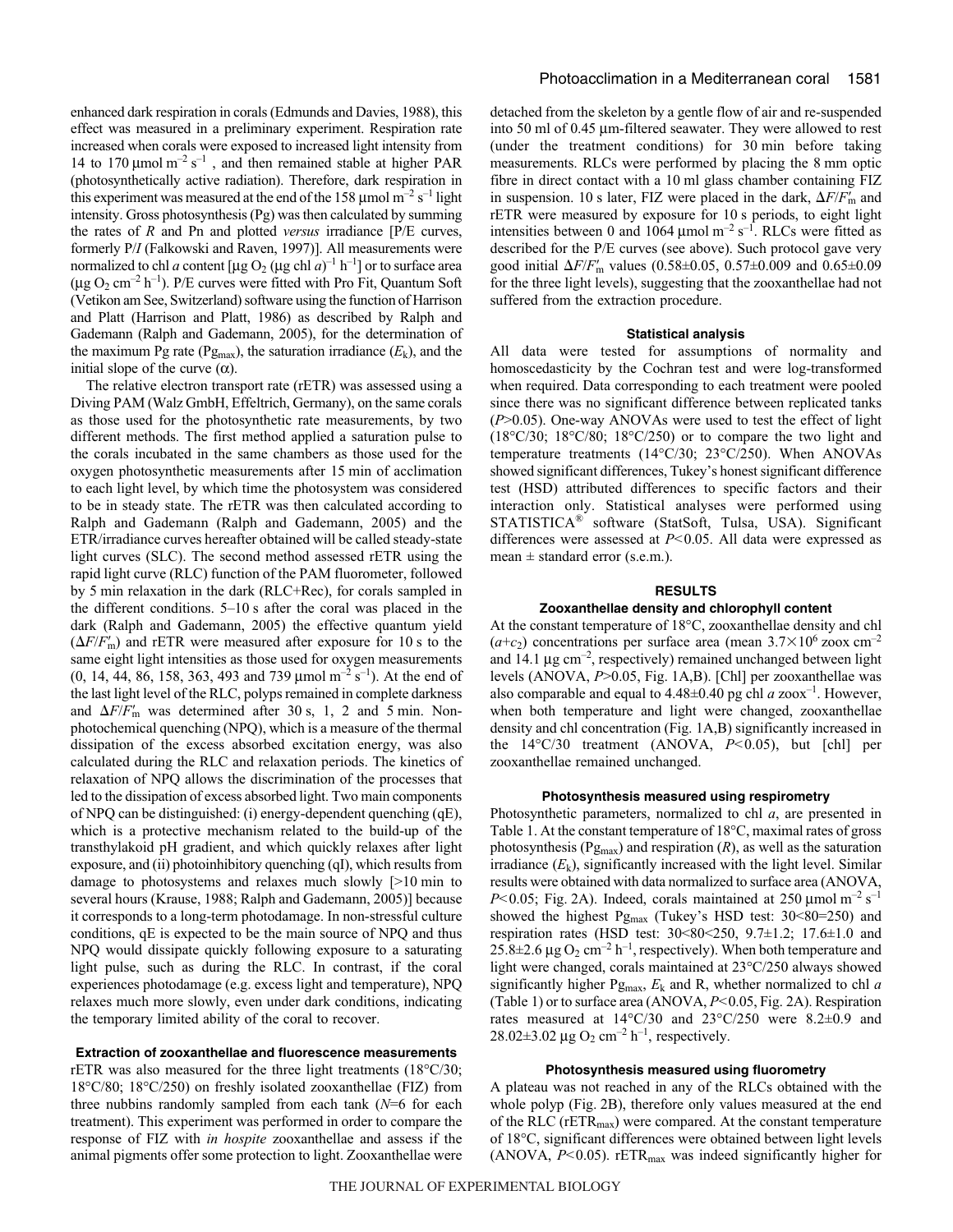# 1582 R. Rodolfo-Metalpa, Y. Huot and C. Ferrier-Pagès



Fig. 1. (A) Zooxanthellae density and (B) chlorophyll content, measured for corals either maintained at 18°C under the three light intensities, 30, 80 and 250 μmol m<sup>-2</sup> s<sup>-1</sup> (18°C/30; 18°C/80; 18°C/250) or at 14°C and 30  $\mu$ mol m<sup>-2</sup> s<sup>-1</sup> (14°C/30) and 23°C and 250  $\mu$ mol m<sup>-2</sup> s<sup>-1</sup> (23°C/250). Data are presented as mean  $\pm$  s.e.m. (N=10). Chlorophyll a and  $c_2$  are shown separately but analysed as chl  $a+c_2$ . Means with different letters (a, b) are significantly different  $(P<0.05)$ .

corals maintained at  $250 \mu \text{mol m}^{-2} \text{ s}^{-1}$  (Fig. 2B; HSD test: 30=80<250). These corals also showed the smallest increase in fluorescence  $(F)$  (Fig. 3B), corresponding to the largest decrease in maximum fluorescence yield  $(F'_m)$  and increase in NPQ (Fig. 3C,D). After relaxation, NPQ rapidly decreased by up to 65% of its maximal value, showing that most of quenching was energy-dependent (qE). Conversely, corals maintained at 30  $\mu$ mol m<sup>-2</sup> s<sup>-1</sup> showed the highest increase in fluorescence yield (*F*), reflecting the closure of photosystems (photochemical quenching) but a reduced decline in  $F<sub>m</sub>$ , resulting in a limited development of NPQ (Fig. 3C,D). NPQ did not decrease during the whole relaxation period, suggesting that a significant fraction of the quenching was due to photoinhibitory quenching (qI) and not to energy dependent NPQ (qE). Results of RLCs measured at 14°C/30 and 23°C/250 are comparable to those obtained for the effect of light alone (30 and 250  $\mu$ mol m<sup>-2</sup> s<sup>-1</sup>).



Fig. 2. Irradiance curves vs (A) Gross photosynthesis (Pg) and (B) relative electron transport rates (rETR; measured on the same polyps used in A). See Fig. 1 for explanation of treatments. Data are presented as mean  $\pm$ s.e.m. (N=6). RLC, rapid light curve.

RLCs performed on zooxanthellae freshly isolated from corals and maintained at the three light levels (Fig. 4) showed that the plateau (ETR<sub>max</sub>=95.9±4.3) was reached at an irradiance above 1000  $\mu$ mol m<sup>-2</sup> s<sup>-1</sup>, with corresponding  $E_k$  values equal to 346 $\pm$ 13 µmol m<sup>-2</sup> s<sup>-1</sup> for the three light treatments. Relaxation curves were in good agreement with those obtained for the RLCs performed on the entire association (results not shown).

## **Relationship between respirometry and fluorometry**

The relationships between Pg and rETR are represented in Fig. 5A. For all treatments except 14°C/30, relations were linear for light intensities from 0 to  $158 \mu$ mol m<sup>-2</sup> s<sup>-1</sup> ( $R^2$ =0.99), after which Pg began to saturate more rapidly than rETR. For the treatment

Table 1. Mean parameters of the P/E curves, normalised to chlorophyll a content, under various temperature and light intensity treatments

|                                                                                                                                                                                                             | Treatment                                                                                      |                                                                                                  |                                                                                    |                                 |                                                                      |                                                                                  |                                 |
|-------------------------------------------------------------------------------------------------------------------------------------------------------------------------------------------------------------|------------------------------------------------------------------------------------------------|--------------------------------------------------------------------------------------------------|------------------------------------------------------------------------------------|---------------------------------|----------------------------------------------------------------------|----------------------------------------------------------------------------------|---------------------------------|
|                                                                                                                                                                                                             | Light                                                                                          |                                                                                                  |                                                                                    |                                 | Light and temperature                                                |                                                                                  |                                 |
|                                                                                                                                                                                                             | $18^{\circ}$ C/30                                                                              | $18^{\circ}$ C/80                                                                                | $18^{\circ}$ C/250                                                                 | P value                         | $14^{\circ}$ C/30                                                    | 23°C/250                                                                         | P value                         |
| Pg <sub>max</sub> (μg O <sub>2</sub> μg chl $a^{-1}$ h <sup>-1</sup> )<br>$E_k$ (µmol m <sup>-2</sup> s <sup>-1</sup> )<br>$\alpha$<br>R(-) ( $\mu$ g O <sub>2</sub> $\mu$ g chl $a^{-1}$ h <sup>-1</sup> ) | $2.18 \pm 0.47$ <sup>a</sup><br>$76 + 2^a$<br>$0.06 \pm 0.005$<br>$1.25 \pm 0.14$ <sup>a</sup> | $2.31 \pm 0.48$ <sup>a</sup><br>78±1 <sup>a</sup><br>$0.06 + 0.003$<br>$1.36{\pm}0.13^{\rm a,b}$ | $5.09 \pm 0.61^b$<br>$105+7^{b}$<br>$0.05 + 0.008$<br>$2.18 \pm 0.27$ <sup>b</sup> | 0.018<br>0.006<br>0.46<br>0.016 | $1.55 \pm 0.19^a$<br>$50+4^a$<br>$0.03 + 0.015$<br>$0.34 \pm 0.05^a$ | $4.54 \pm 0.56^b$<br>$115+4^{b}$<br>$0.05 + 0.005$<br>$2.38 + 0.28$ <sup>b</sup> | 0.000<br>0.000<br>0.27<br>0.000 |

Values are means  $\pm$  s.e.m. (N=6). The effect of light at constant temperature (18°C) for three treatments (30, 80 and 250 µmol m<sup>-2</sup> s<sup>-1</sup>) and the concurrent effect of light and temperature (two treatments: 14°C/30 μmol m<sup>-2</sup> s<sup>-1</sup> and 23°C/250 μmol m<sup>-2</sup> s<sup>-1</sup>) were separately tested using one-way ANOVAs. When ANOVA showed significant differences (P<0.05, indicated in bold) a Tukey HSD test was used to attribute differences between specific factors. Means with different letters (a, b) are significantly different.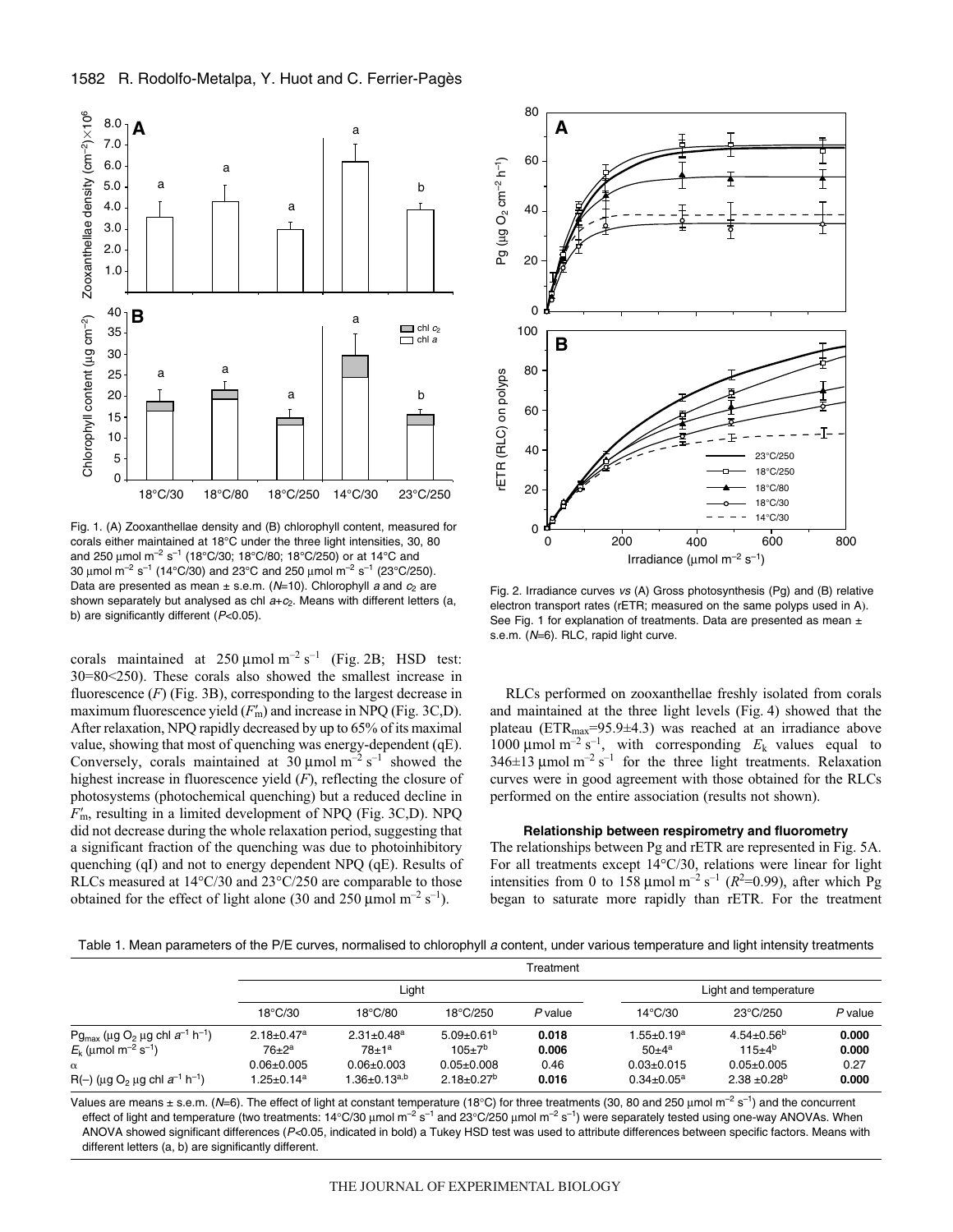

Fig. 3. Fluorescence parameters measured during rapid light curves (RLC) followed by 5 min relaxation in the dark (RLC+Rec). (A) Effective quantum yield  $(\mathit{F}_{\!\!V}\!\mathit{F}_{\!m})$ ; (B) non-photochemical quenching (NPQ); (C) fluorescence ( $F$ ); (D) maximum fluorescence ( $F_m$ ). F and  $F_m$  are relative to the value at time 0.

14°C/30, the relationship was linear only between 0 and 86  $\mu$ mol m<sup>-2</sup> s<sup>-1</sup>. Taking into account all light intensities  $(0-739 \mu \text{mol m}^{-2} \text{ s}^{-1})$  the relationship between Pg and rETR is well described by an exponentially saturating function (Fig. 5B) with  $R^2$ ranging from 0.96 to 0.98.

# **DISCUSSION Photoacclimation**

The first aim of this study was to assess the acclimation of the Mediterranean coral *Cladocora caespitosa* to low and high photon flux. The symbiont response when light only was modified differed from that when light and temperature were both modified simultaneously. In corals maintained at a constant temperature (18°C), an eightfold increase in light intensity (30–250 µmol m<sup>-2</sup> s<sup>-1</sup>) did not induce any changes in the zooxanthellae density, or in the chl content per surface area or per zooxanthellae. Such stability in

the symbiont and pigment contents was previously observed in the same coral species (Rodolfo-Metalpa et al., 2008), but the range of light investigated was smaller  $(50-120 \mu mol m^{-2} s^{-1})$ ; 7-week acclimation). In the two experiments cited above zooxanthellae densities were similar to previous findings reported for the same species collected *in situ* [2.36 $\pm$ 0.4 $\times$ 10<sup>6</sup> zoox cm<sup>-2</sup> and 4.9 µg cm<sup>-2</sup>, recalculated using a mean polyp surface of  $0.7 \text{ cm}^2$  (Schiller, 1993)]. Other temperate species such as *Plesiastrea versipora*  $[0-10\times10^6 \text{ zoox cm}^{-2}$  (see Kevin and Hudson, 1979; Howe and







Fig. 5. (A) Relationship between the gross photosynthetic rates (Pg) and the rETR under the different temperature and light treatments (18°C/30; 18°C/80; 18°C/250; 23°C/250; 14°C/30). Data are mean ± s.e.m. (N=6). (B) The curvilinear equation for each treatment relationship.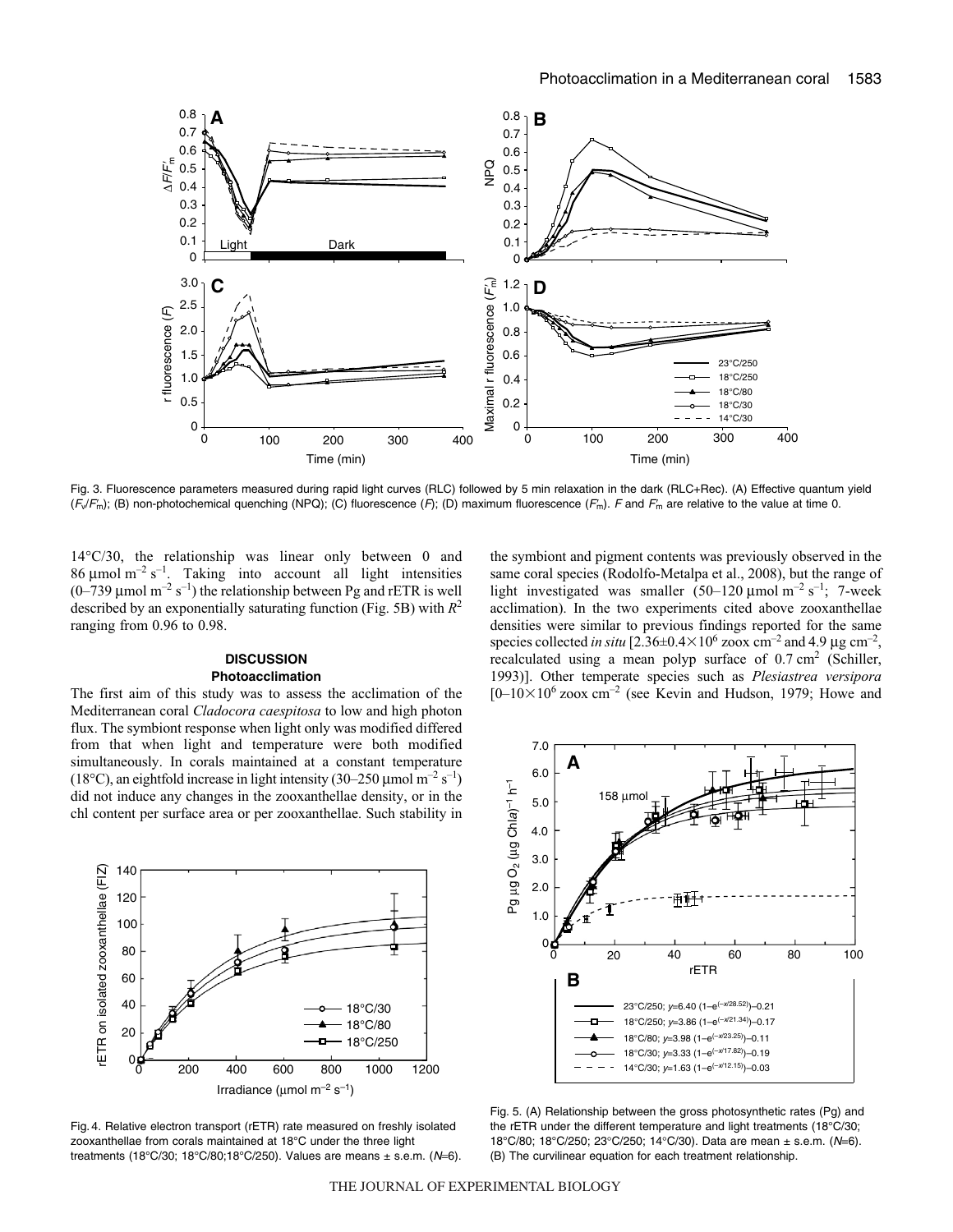## 1584 R. Rodolfo-Metalpa, Y. Huot and C. Ferrier-Pagès

Marshall, 2001)] and *Astrangia danae* [0–7×10<sup>6</sup> zoox cm<sup>-2</sup> (see Szmant-Froelich and Pilson, 1980)] have a larger range of zooxanthellae density per surface area, perhaps due to the facultative symbiosis. Temperate sea anemones also have a stable symbiosis, since their zooxanthellae persist at high densities when exposed to a pronounced light gradient or to the dark for several weeks (Muller-Parker and Davy, 2001; Verde and McCloskey, 2002). The lack of change in symbiont density and chl content might have been for several reasons. (1) Lack of any photoacclimation with respect to pigment and cell densities when light is the only parameter changing. (2) A lower range of light intensities compared to that experienced by the corals *in situ*. In this experiment we used the upper light values reported for this coral (Schiller, 1993; Peirano et al., 1999), but since *C. caespitosa* can be distributed both in turbid as well as in sun washed habitats, it might experience higher light levels. (3) The acclimation period (4 weeks), which might be too short to allow a change in algal density since temperate symbioses seem to be particularly resilient to changes in their environment. This hypothesis seems unlikely, however, since a change in temperature induces rapid changes in zooxanthellae density and pigment concentration (Rodolfo-Metalpa et al., 2008) (and this study). In contrast to this temperate coral, most tropical corals quickly photoacclimate (within 1–2 weeks), presenting lower contents of chl and/or zooxanthellae in organisms adapted to high light (e.g. Chalker, 1981; Falkowski and Dubinsky, 1981; Iglesias-Prieto and Trench, 1994). Our results, however, confirm that symbiosis is affected by a change in temperature, since a significant increase in symbiont and total pigment concentration was observed in the low light/low temperature condition of this study, as well as in the low temperature treatments (both low and high light) in Rodolfo-Metalpa et al. (Rodolfo-Metalpa et al., 2008). In both studies, the corals were fed. This temperaturedependency of algal growth needs to be further investigated, since this trend was not observed in other tropical and temperate symbioses, in which algal concentrations either remained stable between 13 and 20°C [in *Anthopleura elegantissima* (Muller-Parker et al., 2007)] or increased with temperature increase [in *P. versipora* (Howe and Marshall, 2001)].

This study, however, demonstrates that the coral symbiosis of *C. caespitosa* photoacclimates rapidly to a wide range of irradiances by changing the rate of respiration and photosynthesis, and that the combination with both low and high temperatures did not change the pattern of photoacclimation (at least in the range of temperature investigated). Light did indeed affect the rates of photosynthesis, since  $Pg_{\text{max}}$  and  $E_k$  (normalized either to surface area or to mg chl *a*) were always higher in corals maintained at 250 than at 30  $\mu$ mol m<sup>-2</sup> s<sup>-1</sup>. This is considered an 'optimization' process, since  $E<sub>k</sub>$  (subsaturation irradiance) is one of the most reliable indicators of photoacclimation and reflects changes in the effective absorption cross section of the photosystems and in the minimal turnover time for carbon reduction (Kolber and Falkowski, 1993).  $Pg_{max}$  also reflects the number of PSUs, i.e. photosystem units, an increase in Pgmax corresponding to an increase in PSUs. *C. caespitosa* therefore rapidly acclimates to high photon flux, and this mechanism is further highlighted by the results obtained with RLCs of corals maintained at 250  $\mu$ mol m<sup>-2</sup> s<sup>-1</sup>, which presented different evolutions of the *F*, *F* <sup>m</sup> and NPQ than the corals maintained at the lowest light levels. The relative constant fluorescence yield in the 250  $\mu$ mol m<sup>-2</sup> s<sup>-1</sup> corals showed that there were almost no, or few, sink limitations to the photochemical pathway, even under very high irradiances, and that the sink could cope with the full range of light intensities (Ralph and Gademann, 2005). The decrease in *F* <sup>m</sup> (by 30–40%) was linked to the development of NPQ, which dissipates the incoming energy and prevents damage to the photochemical pathway. The light–dark relaxation kinetics showed that the photosystem recovered well from the light exposure since most of the NPQ (Fig. 3C), corresponding to the removal of the energy dependent NPQ  $(qE)$ , relaxed in less than 5 min, leaving only ca. 20% or less associated to the inhibition quenching (qI). This ability of NPQ to return to low values is an additional indicator of the tolerance of the zooxanthellae of *C. caespitosa* to high light, and explains the increase in *E*<sup>k</sup> observed in the photosynthetic curves. However, the quantum yield in these corals remained low relative to first values. Conversely, corals maintained at 30  $\mu$ mol m<sup>-2</sup> s<sup>-1</sup> light intensity did not show a great ability to dissipate energy as heat, and most NPQ was due to photoinhibition (qI) and was not dissipated during the relaxation in the dark.

At high irradiance, acclimation processes in these temperate zooxanthellae therefore appear to be partly driven by a change in the NPQ capacity of the algal cells, and to a maximal rate of photon utilization, which results in a higher rate of light saturated photosynthesis. Following exposure to high light, these corals also largely increased their rates of respiration, suggesting a high capacity for metabolic activity once irradiance increases. Conversely, polyps maintained in the low light treatment had to maximize the capture of the low photon flux and minimize their energy costs (Anthony and Hoegh-Guldberg, 2003), and therefore presented a lower  $E_k$  but also lower respiration rates than corals maintained under high light. Respiration rates were also very low when both light and temperature were decreased. This is a common response of cnidarians maintained under low temperature (Jacques and Pilson, 1980; Verde and McCloskey, 2001) or low light (Falkowski and Dubinsky, 1981; Falkowski, 1990) conditions and corresponds to a decrease in the energy expenditure.

Whereas tropical symbioses often photoacclimate to different light levels by changing all autotrophic components, both increasing the algal density (Titlyanov et al., 2001), or the pigmentation per cell (Falkowski and Dubinsky, 1981) and the photosynthetic parameters of light saturation curves (Falkowski and Dubinsky, 1981; Mass et al., 2007), photoacclimation in *C. caespitosa* mostly involves a change in  $Pg_{\text{max}}$  and  $R$ , without any change in pigment concentration or zooxanthellae density. This acclimation can be achieved by changes in Rubisco levels, pigment ratios (diatoxanthin increasing from 26 to 34% of chlorophyll *a* for corals maintained at 30 and 250  $\mu$ mol m<sup>-2</sup> s<sup>-1</sup> light intensity, respectively; P. J. Lopez, unpublished results), and also quantum yield of photosynthesis (i.e. the efficiency of the use of absorbed energy), as observed here and elsewhere (Stambler and Dubinsky, 2004). When both temperature and light are modified, however, photoacclimation goes through a change in all photosynthetic components.

Although photoacclimative responses observed in this study could be regarded as not being directly relevant to *in situ* conditions, they do provide information on the photo-physiological capacities of this Mediterranean coral. Rates of photosynthesis measured for *C. caespitosa*, both under low and high light conditions  $(36.7-78.4 \,\mu g O_2 \text{ cm}^{-2} \text{ h}^{-1} \text{ or } 1.5-5.1 \,\mu g O_2 \text{ chl } a^{-1} \text{ h}^{-1}),$  are in the range of those measured for temperate (Kevin and Hudson, 1979; Schiller, 1993; Howe and Marshall, 2001) and also tropical corals (Lasker, 1981; Porter et al., 1984; Hoegh-Guldberg and Smith, 1989; Muscatine, 1990). Increased photosynthesis under high light/high temperature conditions might therefore allow *in situ* corals to increase their autotrophic acquisition of energy during the summer season, as already observed for other temperate corals (Howe and Marshall, 2001) and sea anemones (Verde and McCloskey, 2007). This season is commonly characterized by food shortage (Coma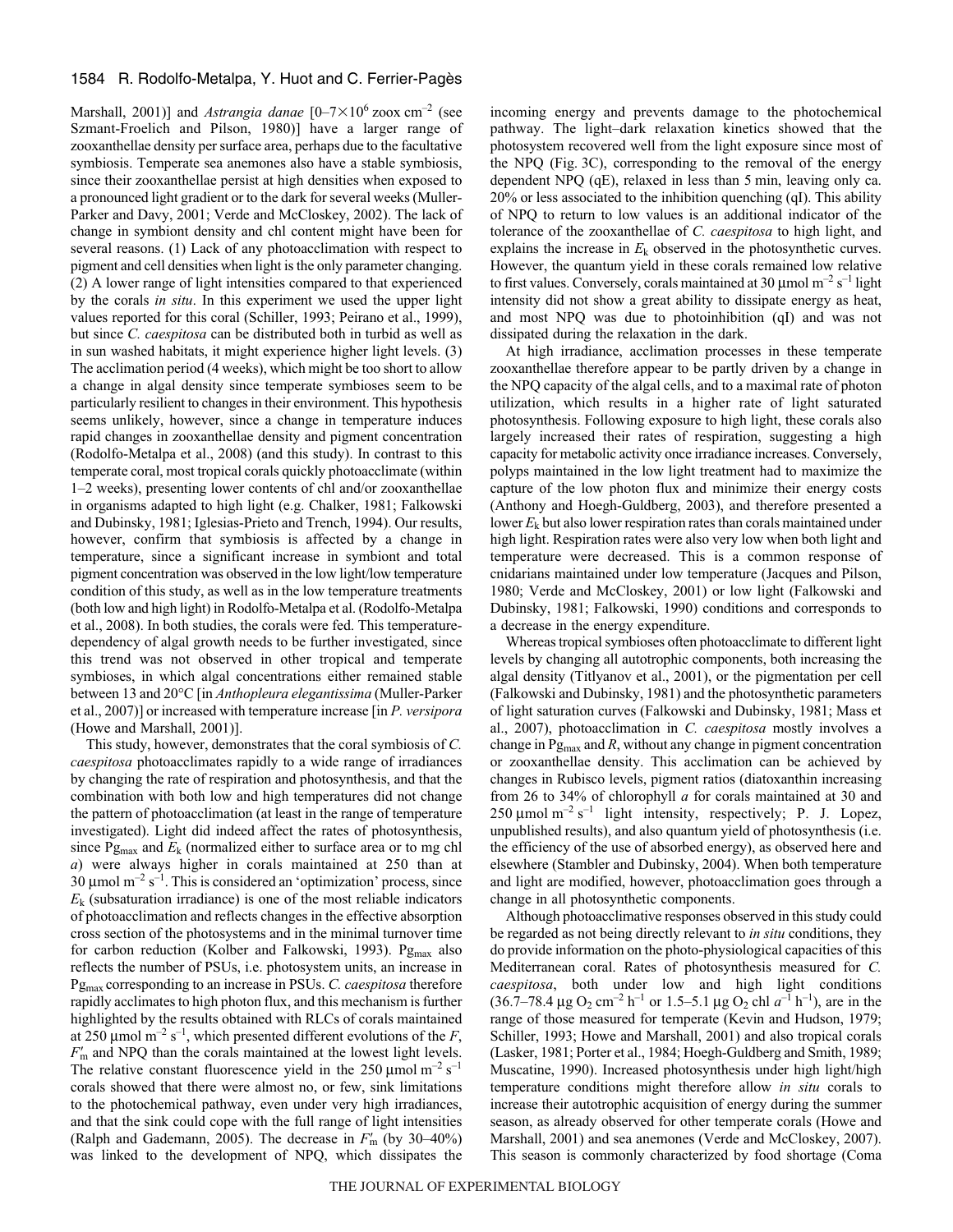and Ribes, 2003; Rossi et al., 2006) and increased autotrophy might help the corals in such conditions. Conversely, in winter, when PAR is low in the Mediterranean, the corals' capacity to acclimate to low light levels might allow them to maintain a non-negligible level of autotrophy.

### **Relationship between respirometry and fluorometry**

The second aim of this study was to evaluate the functional relationship between measurements obtained with fluorometry and respirometry. Whereas P/E curves rapidly saturated (Fig. 2A) RLCs showed that saturation was not reached at ca. 800  $\mu$ mol m<sup>-2</sup> s<sup>-1</sup> (Fig. 2B) as already observed in some high-light-adapted corals (Beer et al., 1998a; Ralph et al., 1999). This lack of saturation was not due to a limited exposure time to the actinic light during RLCs since steady-state light curves (SLC) did not saturate either (results not shown). Self-shading of the symbionts (Ralph et al., 1999), or shading by animal pigments (Klueter et al., 2006), also seem to be excluded, because RLCs performed on (optically thin) freshly isolated zooxanthellae (Fig. 4) showed that the plateau was reached at a high irradiance up to 1000  $\mu$ mol m<sup>-2</sup> s<sup>-1</sup>. Additionally, RLCs on FIZ or on the entire symbiosis did not show photoinhibition, and did not present the typical pattern observed for temperate photosynthetic organisms such as macroalgae (Beer et al., 1998b; Figueroa et al., 2003). This could be due to the fact that *C. caespitosa* is in symbiosis with a *Symbiodinium* species belonging to the temperate clade A as almost all Mediterranean symbioses (Visram et al., 2006). This clade is widespread in the whole Mediterranean Sea, and it might be responsible for *C. caespitosa* high light resistance. Indeed, this species also shows exceptional plasticity in its habitat conditions, since it can also be found along the Lebanon and Israeli coasts where light levels can be much higher than those experienced in the Ligurian Sea.

The relationships between respirometry and fluorometry measurements were therefore non-linear, except at moderate light, from 0 to ca. 160  $\mu$ mol m<sup>-2</sup> s<sup>-1</sup> (Fig. 5A). This result indicates that some oxygen evolved during the RLC was used before leaving the symbiosis or that less oxygen was produced per charge separation under high light. In a tightly coupled system, the photosynthesis products are expected to be rapidly respired by the host, and respiration rates are expected to increase with light intensity, leading to a more or less constant P/E curve. Therefore, the nonlinearity could be due to an under-estimation of the light-enhanced respiration rates of the animal (Edmunds and Davies, 1988). If the saturation of Pg originates mainly from an increased utilisation of oxygen by the algae (and not the animal), two mechanisms leading to non-photosynthetic electron transport (Figueroa et al., 2003) are likely: the development of the Mehler cycle or photorespiration processes [due to an increased  $O_2$  concentration in the cell (Kühl et al., 1995)]. Another explanation is cyclic flow of electrons around PSII (Falkowski et al., 1986; Prasil et al., 1996). This process does not require increase oxygen utilisation, but a reduced production of  $O<sub>2</sub>$  per charge separation at photosystem II (PSII). Such a mechanism has indeed been observed in diatoms at high light and proposed as a mechanism for photoprotection (Lavaud et al., 2002a; Lavaud et al., 2002b). We cannot, with the present data, evaluate which process(es) is/are responsible for this observation. Clearly, more focused studies on the photosynthetic and symbiosis physiology will be required to understand the differences between the fluorometric and the oxygen evolution measurements. Both measurements have their limitation and neither is infallible when it comes to estimating primary production. However, from our study it is evident that caution must be exercised when comparing ETR obtained by fluorometry to photosynthetic performances obtained by oxygen evolution of the temperate coral–algal complex as they clearly provide different information.

## **CONCLUSION**

*C. caespitosa* has the capacity to rapidly acclimate to a wide range of light levels. The acclimation to high light is through the development of the non-photochemical quenching, which leads to higher  $Pg_{max}$ ,  $E_k$  and  $R$  rates, and therefore an improved light harvesting and utilization. Acclimation to low light results in a reduction of all the photosynthetic parameters in order to maximize the capture of the low photon flux. In this study, however, *C. caespitosa* did not show photoacclimation in respect to pigments or cell densities, confirming previous findings on the peculiar stability of temperate symbioses over a wide range of light levels.

When both temperature and light conditions are modified, however, photoacclimation goes through a change in all photosynthetic components, including symbiont density and pigment concentration. Since rates of photosynthesis measured using respirometry saturated at lower light values compared to the electron transport rates, the relationship between respirometry and fluorometry was only linear at low light intensities; while different hypotheses were suggested to account for this difference, there is a clear need for further studies in this area. Until then the fluorometric tool remains an excellent probe of the physiology of the symbiosis and should be used to complement but not replace oxygen evolution measurements.

### **LIST OF ABBREVIATIONS**

| chl                   | chlorophyll                                       |
|-----------------------|---------------------------------------------------|
| $\Delta F/F_{\rm m}'$ | effective quantum yield                           |
| $E_{k}$               | saturation irradiance                             |
| F                     | fluorescence yield                                |
| FIZ.                  | freshly isolated zooxanthellae                    |
| $F'_{\rm m}$          | maximum fluorescence yield                        |
| NPO                   | non-photochemical quenching                       |
| PAM                   | pulse amplitude modulated                         |
| <b>PAR</b>            | photosynthetically active radiation               |
| Pg                    | gross photosynthesis                              |
| Pn                    | net photosynthesis                                |
| PSU                   | photosynthetic unit                               |
| qE                    | energy-dependent quenching                        |
| qI                    | photoinhibitory quenching                         |
| R                     | respiration rate                                  |
| Rec                   | recovery                                          |
| rETR                  | relative electron transport rate                  |
| RLC                   | rapid light curve function of the PAM fluorometer |
| <b>SLC</b>            | steady-state light curve                          |
| $\alpha$              | initial slope of the curve                        |
| ZOOX                  | zooxanthellae                                     |

Financial support for this research was provided by the Centre Scientifique de Monaco. Thanks are due to A. Peirano (Marine Enviriomental Research Centre ENEA, La Spezia, Italy) for support during sample collection; to Adrien Delval (University of Perpignan, France) for laboratory assistance; Gaby Gorsky (Observatoire Océanologique de Villefranche, France) for help in logistics. The suggestions of two anonymous reviewers greatly improved this paper.

#### **REFERENCES**

- **Aguirre, J. and Jiménez, A. P.** (1997). Census assemblages in hard-bottom coastal communities: a case study from the Plio-Pleistocene Mediterranean. Palaios **12**, 598-608.
- **Anthony, K. R. N. and Hoegh-Guldberg, O.** (2003). Variation in coral photosynthesis, respiration and growth characteristics in contrasting light microhabitats: an analogue to plants in forest gaps and understoreys? Funct. Ecol. **17**, 246-259.
- **Beer, S., Ilan, M., Eshel, A., Weil, A. and Brickner, I.** (1998a). Use of pulse amplitude modulated (PAM) fluorometry for in situ measurements of photosynthesis in two Red Sea faviid corals. Mar. Biol. **131**, 607-612.